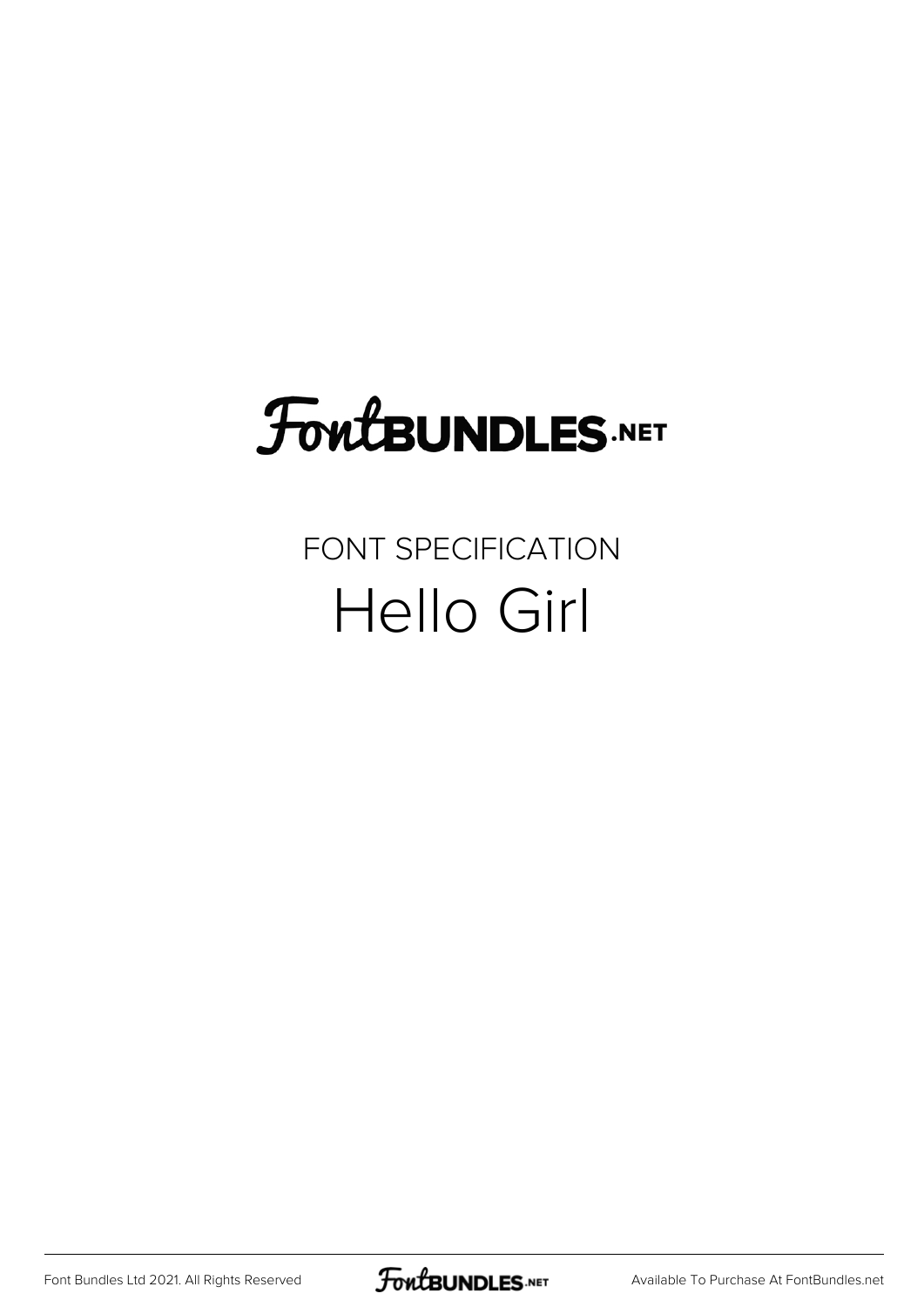#### Hello Girl - Regular

**Uppercase Characters** 

## $\mathcal{A}\mathcal{B}\mathcal{C}\mathcal{D}\mathcal{E}\mathcal{F}\mathcal{G}\mathcal{H}\mathcal{T}\mathcal{H}\mathcal{I}$  $MMOPQRSTQIQ$  $d^{0}yQ$

Lowercase Characters

### abcdefghijklmnoparst wwweyr

**Numbers** 

### 0123456789

**Punctuation and Symbols** 

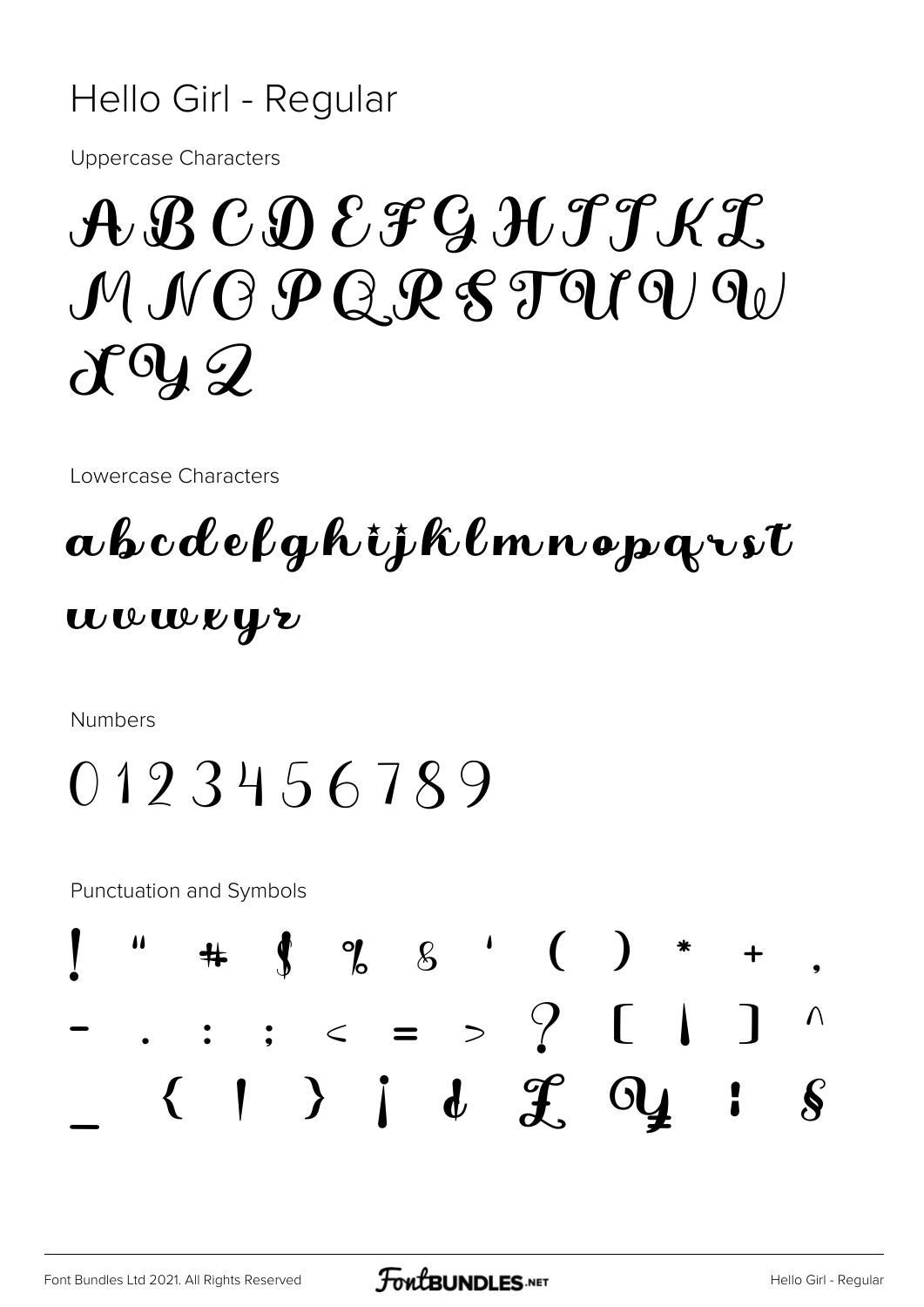

All Other Glyphs

# $\mathcal{A} \not\Phi \not\Phi \mathcal{A} \not\Phi \not\Phi \mathcal{A} \not\Phi \mathcal{C} \not\epsilon$  $\acute{\mathcal{E}}$   $\acute{\mathcal{E}}$   $\acute{\mathcal{E}}$   $\acute{\mathcal{F}}$   $\acute{\mathcal{F}}$   $\acute{\mathcal{F}}$   $\acute{\mathcal{F}}$   $\acute{\mathcal{F}}$   $\acute{\mathcal{F}}$  $\dot{O} \quad \dot{O} \quad \dot{O} \quad \ddot{O} \quad \ddot{O} \quad \star \quad \dot{O} \quad \dot{O} \quad \dot{O} \quad \dot{O} \quad \dot{O} \quad \dot{O} \quad \dot{O} \quad \dot{O} \quad \dot{O} \quad \dot{O} \quad \dot{O} \quad \dot{O} \quad \dot{O} \quad \dot{O} \quad \dot{O} \quad \dot{O} \quad \dot{O} \quad \dot{O} \quad \dot{O} \quad \dot{O} \quad \dot{O} \quad \dot{O} \quad \dot{O} \quad \dot{O} \quad \dot{O} \quad \dot{O$  $\partial \rho^{\alpha} \partial \rho^{\beta} \partial \rho^{\beta}$   $\beta$   $\dot{\alpha}$   $\dot{\alpha}$   $\dot{\alpha}$   $\dot{\alpha}$  $\ddot{\bm{a}}$  $\mathbf{c}$  è é è ë  $\mathring{\boldsymbol{\alpha}}$  ae  $\mathbf{v}$  $\mathbf t$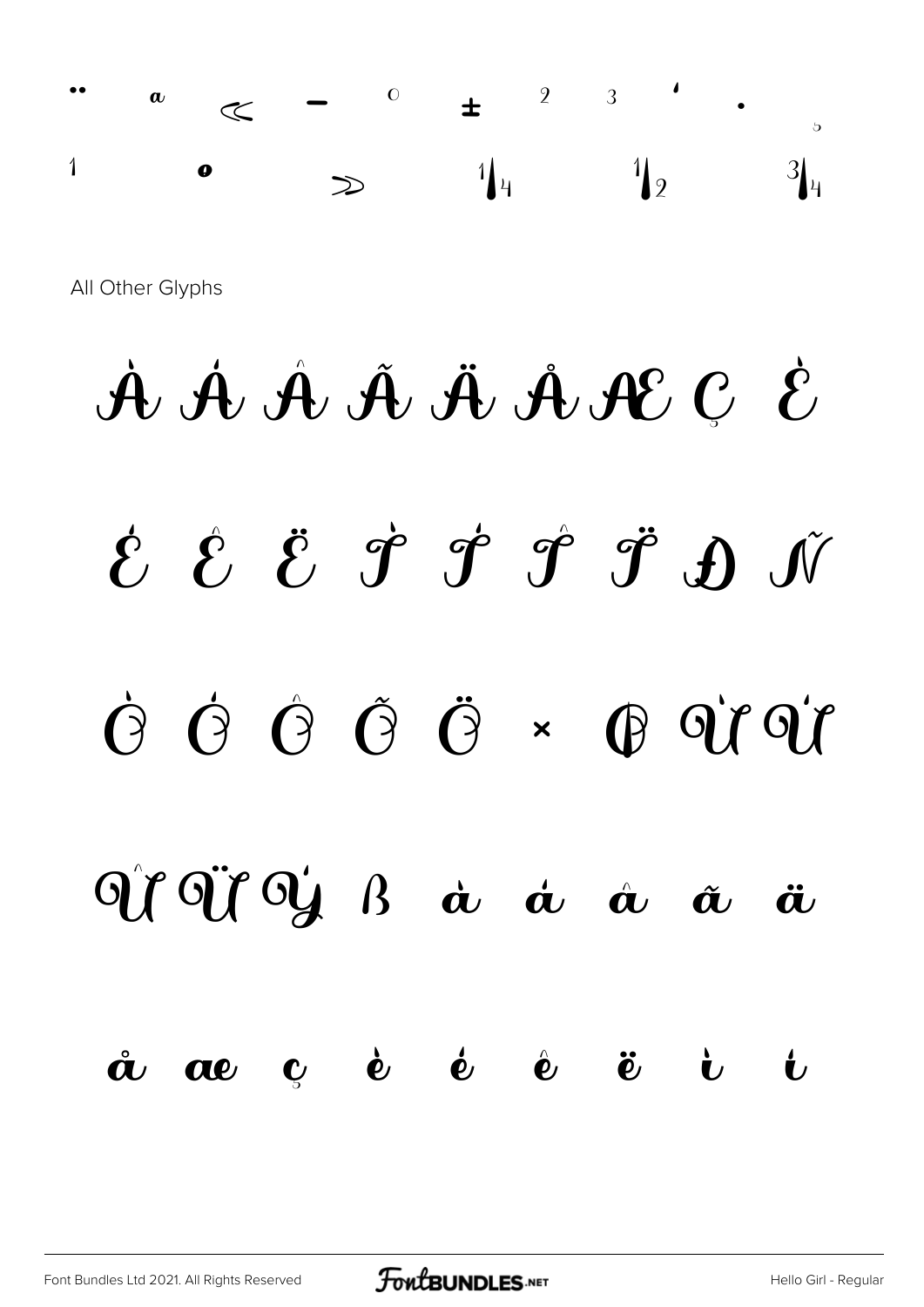